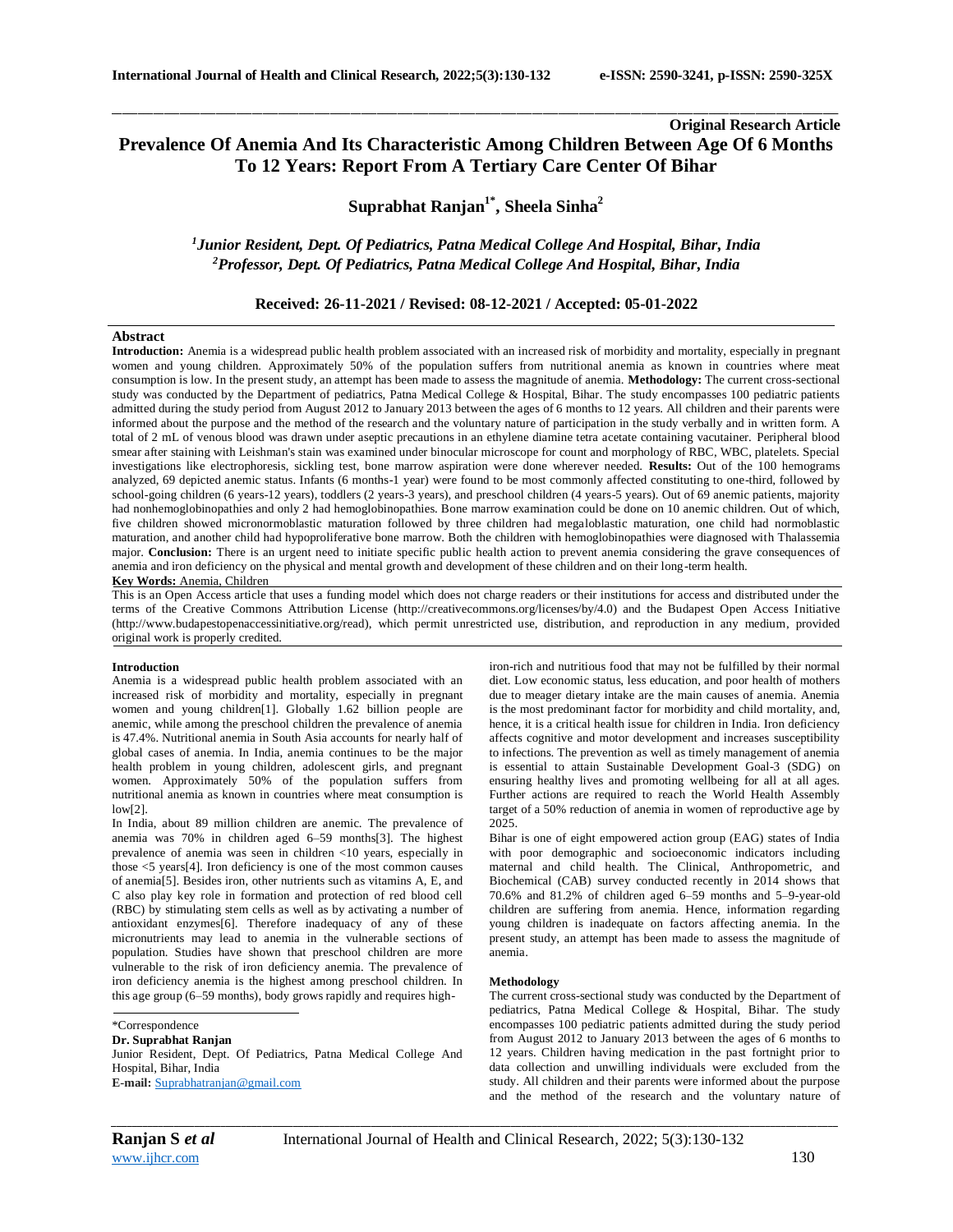participation in the study verbally and in written form. Informed written consent was obtained from the parents of each child after the study objective was explained. The study protocol was approved by the Institutional Ethical Committee.

A total of 2 mL of venous blood was drawn under aseptic precautions in an ethylene diamine tetra acetate containing vacutainer. The hematological details like Hb, red blood cell (RBC) count, hematocrit, mean corpuscular volume (MCV), mean corpuscular hemoglobin (MCH), mean corpuscular hemoglobin concentration (MCHC), red cell distribution width (RDW), platelet count, white blood cell (WBC) count were recorded by using Sysmex KX-21N, 3 part differential analyzer. Peripheral blood smear after staining with Leishman's stain was examined under binocular microscope for count and morphology of RBC, WBC, platelets. Special investigations like electrophoresis, sickling test, bone marrow aspiration were done wherever needed. Bone marrow aspiration was done using Salah's needle at the posterior superior iliac spine. Slides were stained with Leishman's stain (for studying morphology), Pearls Prussian blue (for detecting iron stores), and studied under oil immersion using a binocular microscope.

Data obtained were compiled, tabulated, and analyzed. Descriptive statistics were computed with percentages, mean, standard deviation, and Chi-square test was applied to test the association of age with occurrence of anemia (nonhemoglobinopathies and hemoglobinopathies) using SPSS version 21.0.  $P < 0.05$  was considered statistically significant.

#### **Results**

Out of the 100 hemograms analyzed 69 depicted anemic status. Of these 69 children, more than half 41 were male. Thus, male to female ratio was found to be 1.46:1. Infants (6 months-1 year) were found to be most commonly affected constituting to one-third, followed by school-going children (6 years-12 years), toddlers (2 years-3 years), and preschool children (4 years-5 years).

Out of 69 anemic patients, majority had nonhemoglobinopathies and only 2 had hemoglobinopathies. The two children with hemoglobinopathies, one child was 7 years and another one was 9 years old. Test of association could not be done due to less number in one of the cells.

Bone marrow examination could be done on 10 anemic children. Out of which, five children showed micronormoblastic maturation followed by three children had megaloblastic maturation, one child had normoblastic maturation, and another child had hypoproliferative bone marrow. Both the children with hemoglobinopathies were diagnosed with Thalassemia major.

Majority of the anemic children had moderate anemia. Table 1 shows themorphologic types of nonhemoglobinopathies in different age groups and it depicts that microcytic hypochromic anemia (MCHA) was commonest among children of age group 6 months to 1 year. Macrocytic anemia was the least common morphological type of anemia in all the age groups.

**Table 1: Table showing morphological types of nonhemoglobinopathies in different age groups**

| Age group      | Type (number) |                   |                  |     |
|----------------|---------------|-------------------|------------------|-----|
|                | <b>MCHC</b>   | <b>Macrocytic</b> | <b>Dimorphic</b> | NNA |
| $\leq 1$ year  | 14            |                   |                  |     |
| 2-3 years      |               |                   |                  |     |
| 4-5 years      |               |                   |                  |     |
| $\geq 6$ years |               |                   |                  |     |
| Total          |               |                   |                  |     |

Among nonhemoglobinopathies parameters, Hb ranged from 3.9 g/dL to 12.1 g/dL and a mean Hb of8.2 g/dL, with a standard deviation of 2.6. RDW ranged from 11.9 to 18.1 and had a mean of 18.2, with a standard deviation of 1.9. MCV ranged from 103fL to 53 fL and had a mean of 74.1 fl, with a standard deviation of 9.9. Among hemoglobinopathies, Hb ranged from 3.2 g/dL to 11.8 g/dL and a mean Hb of6.7 g/dL, with a standard deviation of 2.1. RDW ranged

\_\_\_\_\_\_\_\_\_\_\_\_\_\_\_\_\_\_\_\_\_\_\_\_\_\_\_\_\_\_\_\_\_\_\_\_\_\_\_\_\_\_\_\_\_\_\_\_\_\_\_\_\_\_\_\_\_\_\_\_\_\_\_\_\_\_\_\_\_\_\_\_\_\_\_\_\_\_\_\_\_\_\_\_\_\_\_\_\_\_\_\_\_\_\_\_\_\_\_\_\_\_\_\_\_\_\_\_\_\_\_\_\_\_\_\_\_\_\_\_\_\_\_\_\_\_\_\_\_\_\_\_\_\_\_\_\_\_\_\_ from 19.9 to 26.3 and had a mean of 25.7, with a standard deviation of 3.3. MCV ranged from 81 fL to 52 fL and had a mean of 67.1 fl, with a standard deviation of 10.3. Mean reticulocyte count was  $0.17 \times$ 10<sup>12</sup> with a standard deviation of 0.9. Mean HbF was 32.7 with a standard deviation of 24.5.

## **Discussion**

One of the major areas for improvement in primary care is prevention of nutritional deficiency like anaemia, because it has been associated with visual and auditory dysfunctioning, cognitive, behavioural abnormalities, and delay in psychomotor development. Appropriate screening and subsequent diagnostic testing will allow most cases of anemia to be diagnosed at the earliest. This should happen at the level of primary care physicians to choose screen and treat approach to prevent complications of anemia at level of primary care itself. The children with suspected nutritional deficiency can be screened, treated, and followed-up at the primary care level, so that the complications such as cognitive and behavioral effects of anemia can be prevented. Anaemia has multifactorial causes involving complex interaction between nutrition and other factors like infectious diseases, and this complexity presents a challenge to effectively address the population determinants of anaemia. Reduction of knowledge gaps in research and policy and improvement of the implementation of effective population-level strategies will help to alleviate the anaemia burden in low-resource settings[7-9].

In the present study, occurrence of anemia among the study population was found to be 69% out of which2.9% were hemglobinopathies and rest had non hemglobinopathies.

# **Nonhemoglobinopathies**

In the present study, infants were found to be most affected followed by school-going children toddlers and least among preschool children. The occurrence of anemia was 50% in infants  $\lt 2$  years of age and varied between 14% and 22% in 6-11-year-old children<sup>[10]</sup>. According to the NFHS 1998-99, 74% of the children in the age group of 6-35 months were anemic[11]. In the study conducted by Gomber et al., 76% of children were anemic in the age group of 3 months-3 years[12]. Osσrio et al., have noticed the incidence of anemia to be 40.9% in the age group of 6-59 months[13].

Majority of the anemic children were males. A similar sex distribution was noted in the study conducted by Gomber et al.[14], in which out of the 95 children studied for etiology of anemia, 51 were boys and 44 were girls. There was no difference in sex distribution in the study conducted by Kapoor et al[15].

Our study depicted that most children in all the age groups suffered from moderate anemia. In comparison, the study conducted by Gomber et al.[14], among children aged 5-5.9 years, mild anemia was found in 28.9% and moderate anemia in 2.9% of children[14]. In another study conducted by Vishwanath et al.[16], it was found that of the 100 children evaluated 89 children had iron deficiency anemia and 48% had mild, 42% had moderate, and 10% had severe anemia.

In the present study, MCHA followed by dimorphic. This is in comparison to Kapoor et al.,'s[15] study in which MCHA was most common (43.2%) followed by equal incidence of NNA and dimorphic anemia (27%), while the least common was macrocytic anemia (2.7%). Gomber et al.[14], have adopted an etiological classification of anemia rather than morphological classification. They found iron deficiency anemia to be the most common (41%) and folate deficiency to be least common (2.2%).

In the present study, mean Hb, MCV, RDW were comparable with results of study conducted by Geibel Herbert N which had a mean Hb, MCV, RDW of 9.78 g/dL, 64.34 fl, 17.20, respectively[17]. In the study conducted by Osorio, mean hemoglobin was found to be 11 g/dL.[13] In another study conducted by Aulakh et al.[18], among the iron deficiency anemia group, the mean RDW value among children with mild, moderate, and severe anemia was  $16.60 \pm 1.78\%$ ,  $17.95 \pm$ 1.91%, and  $20.55 \pm 1.32$ %, respectively.

*\_\_\_\_\_\_\_\_\_\_\_\_\_\_\_\_\_\_\_\_\_\_\_\_\_\_\_\_\_\_\_\_\_\_\_\_\_\_\_\_\_\_\_\_\_\_\_\_\_\_\_\_\_\_\_\_\_\_\_\_\_\_\_\_\_\_\_\_\_\_\_\_\_\_\_\_\_\_\_\_\_\_\_\_\_\_\_\_\_\_\_\_\_\_\_\_\_\_\_\_\_\_\_\_\_\_\_\_\_\_\_\_\_\_\_\_\_\_\_\_\_\_\_\_\_\_\_\_\_\_\_\_\_\_\_\_\_\_\_\_*